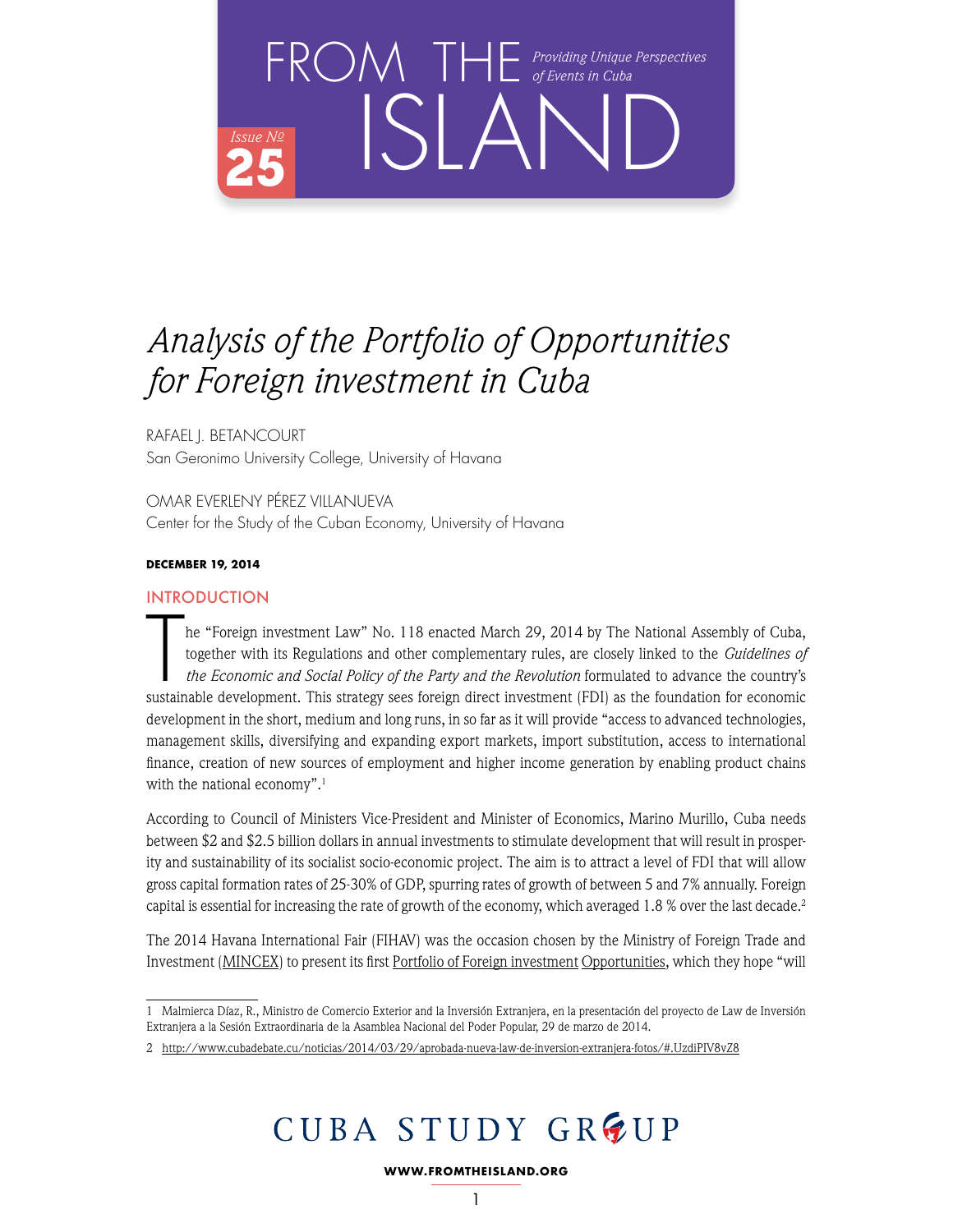constitute an important tool to attract investors, [and provide] a summary of the business ventures that the Cuban government wants to develop with foreign capital plus information on the policies established for the various sectors".3 It puts forward 246 proposals, with an estimated total value of \$8.7b. Minister Rodrigo Malmierca explained that the initiatives do not constitute a list developed by the government, rather, they were presented by the Cuban enterprises in response to their priorities.

Before the project summaries the document provides information on the policies approved for the various sectors, the legal framework as well as data on human capital, productive structure, lead products, key results, etc.

### TYPES OF VENTURES

Law No. 118 establishes the types of business that foreign investors can participate in:

- 1. Joint venture;
- 2. International Economic Association (IEA), which includes, among others: contracts for hotel administration, production or services, contracts for the provision of professional services, contracts at risk for exploration of non-renewable natural resources, for construction and agricultural production;
- 3. 100% foreign capital-owned businesses.4

Of the 95 projects described in the la Portfolio, 55 offer to form Joint ventures, 36 different forms of International Economic Associations and 3 can be constituted as 100% foreign capital corporations – all for the production of renewable energy (wind and solar panel farms).5 One is open to any form of association: The Project Colas Rojas ("Red Tails") in Moa, Holguin, for treating and processing the "tails" that have accumulated as a result of the production of nickel, which are rich in iron and other elements.

It is noteworthy that only State-owned enterprises (SOE) propose businesses, despite the fact that the projects for the production of peanuts and fruits include the participation of cooperatives and individual farmers, as is



### Types of Businesses with Foreign Investment

#### **WWW.FROMTHEISLAND.ORG**

<sup>3</sup> Ministerio de Comercio Exterior and la Inversión Extrajera de Cuba, Portfolio de Opportunities de Inversión Extranjera 2014, [http://www.cepec.cu/cepec/sites/default/files/Cuba\\_portfolio-de-opportunities\\_2014\\_ESP.pdf](http://www.cepec.cu/cepec/sites/default/files/Cuba_cartera-de-oportunidades_2014_ESP.pdf)

<sup>4</sup> Ibídem, p.9

<sup>5 &</sup>quot;According to Ivonne Vertiz Rolo, General Assistant Director for Foreign Investment at MINCEX, "There are nine foreign ventures of 100% foreign capital established in the country, mainly in the energy, industrial infrastructure and banking sectors. One of them was established after Law Nº 118/14 was passed…. As of June 2014 there were 208 ventures with foreign capital in the country… 42% in tourism and 13% in energy and mining." Periódico *Granma*. Edición viernes 12 de diciembre del 2014. Pág. 16. La Habana.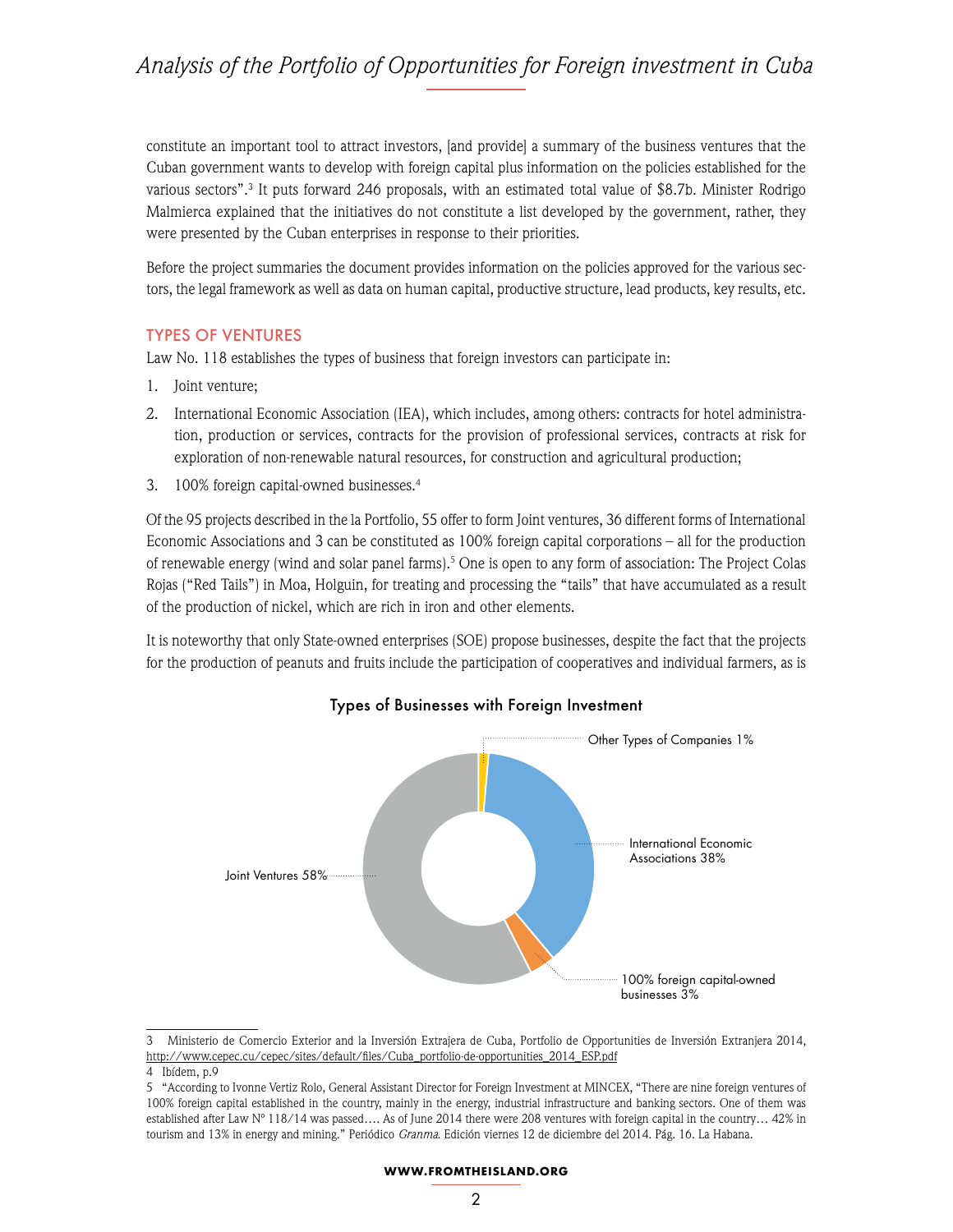already the case in the production of *habano* cigars*.* MINCEX has defined national investors as legal entities of Cuban nationality and residence. This includes cooperatives, which are a non-State form of management that enjoys legal status<sup>6</sup>. Nevertheless, among the proposing entities there are no agricultural, industrial or service cooperatives, which suggests that despite the expressed will of the government to support and develop the non-state sector of the economy, in practice the various national entities charged with implementing these decisions still do not align with the policies put forth by the country's leadership.

Cuban nationals residing in the country are excluded as potential investors, but not Cubans residing abroad. According to MINCEX, foreign investment is promoted precisely because of the need to attract foreign capital, and neither the SOEs nor the Cuban residents have the necessary investment capital to achieve the levels of economic growth required. On the other hand, the new Foreign Investment Law does not distinguish between the sources of capital invested in Cuba. The criteria for the selection of the investors stress the experience and prestige of the foreign entities partnering with the Cubans, their global positioning, general requirements for a foreign investor that do not address their place of origin.

In any event, the restrictions for Cuban-Americans to invest in Cuba are established by the US and not the Cuban government.

### VALUE OF THE INVESTMENTS

While the editors of the Portfolio stated that it encompasses 246 proposals with an estimated value of \$8.7b, a detailed analysis of the document yields a total of 95 proposals, of which 78 indicate an estimated value of investment. These total \$7.63b, and range from \$600 md for Project Cajálbana, to mine and process nickel and cobalt in Pinar del Río, to \$2m for a project to produce fresh pastas in Havana or Villa Clara. Nevertheless, many of the 17 proposals that do not give an estimated investment value are potentially large projects.

#### MARIEL SPECIAL DEVELOPMENT ZONE (ZEDM)

The Portfolio is organized by sectors of the economy, but because of its importance and priority, the first section is dedicated entirely to project proposals for the Mariel Special Development Zone (ZEDM). It encompasses 32 of the 95 projects presented in the Portfolio. Of these 32, some 25 estimate the value of the investment, totaling \$1.64b, or 21.5% of the total value of the projects with estimates. Five projects are in the agriculture and food sector, one of them the production of fresh vegetables for consumption in the ZEDM proper and for export. Fifteen projects, valued at over \$860m, are in the Biotechnology / Pharmaceutical Sector. Ten projects are in the Industrial Sector: iron and steel, mechanical, light industry, automobile, chemical and electronic; while one is for the construction of a solar panel farm to generate electricity for consumption in the ZEDM itself, and another to provide ancillary services for the biotechnology/pharmaceutical industries.

### PROJECTS BY SECTORS

In the rest of the country, 16 projects correspond to the Agriculture, Forestry and Food Sector, with a total value of \$573.8m, all joint ventures, mainly oriented toward import substitution and export.

Four sugar mills are open to Administration contracts, in the provinces of Matanzas, Artemisa, Camagüey and Las Tunas, as International Economic Associations, with the aim of recuperating the original design capacity of the mills, increasing production of sugarcane and sugar, introducing new production and management

<sup>6</sup> Entrevista a Déborah Rivas, Directora General de Inversión Extranjera and Armando Cuba, Director Jurídico en el MINCEX, "Conozca más de la Ley de Inversión Extranjera en Cuba" Cubadebate, 1 abril 2014 [http://www.cubadebate.cu/serie/](http://www.cubadebate.cu/serie/modelo-socialista-cubano/) [modelo-socialista-cubano/](http://www.cubadebate.cu/serie/modelo-socialista-cubano/)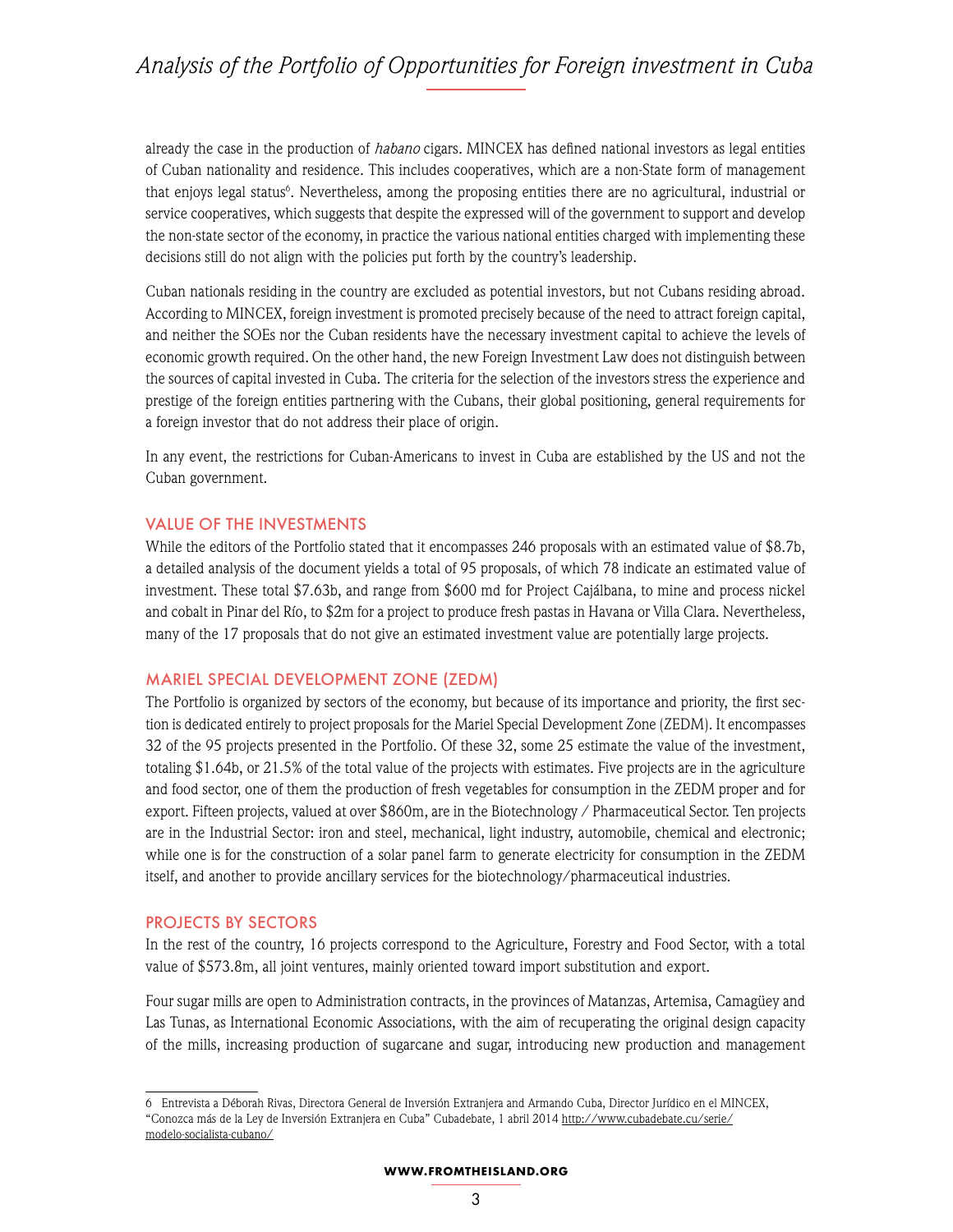technologies, increasing efficiency and quality and reducing the cost of producing sugar, and recover the investment cost.

Ten projects in the Industrial Sector include: production of computer equipment, mesh sacks, footwear, paper (bond, tissue and newsprint), car batteries and UPS, aluminum containers, stainless steel, metallic structures; and solid waste management in the city of Havana.

In the Tourism Sector we find the construction and commercialization of new hotels and villas in Cienfuegos, Las Tunas, Holguín, Camagüey and Trinidad, as well as real estate developments associated with golf courses, and the administration of 33 existing hotel installations.

IEAs for at-risk offshore oil exploration prevail among the projects in the Energy Sector: a total of 85 blocks are envisioned, located on land and shallow waters along Cuba's coast and in Cuba's exclusive economic zone in the Gulf of México. They also include secondary recovery of oil in wells located along the North Coast, as well as the generation of electricity from forestry biomass and sugarcane bagasse, and new wind farms in Maisí, Guantánamo, and Banes, Holguín.

The predominant projects in the Mining Sector call for prospection—exploration of metals and other minerals in the Central and Eastern Regions and in the Isle of Youth. Hierro Mantua (PRI) deposit constitutes the principal reserve of copper minerals in the country, and they are proposing a project for its exploitation, processing and commercialization. In addition to the Cajálbana and Colas Rojas projects already mentioned, there is the San Felipe Project, in Camagüey, also for processing minerals to obtain commercially viable nickel and cobalt products.

Three projects are being presented in the Transportation Sector associated with existing installations: management of a transportation hub for tourism employees in the Central Region and an urban transportation base (bus depot) in Havana; and remodeling and operating the Casablanca Shipyard in Regla, on the Havana Bay waterfront.

In the Construction Sector we find projects for the design, construction and operation of a new plant for the production of Clinker (cement) in Gibara, Holguín, and a new production line in the existing Nuevitas, Camagüey, cement factory.

The only project in the Commerce Sector is a joint venture for importing and wholesale marketing of motor vehicle parts and aggregates. The domestic wholesale and retail sales networks are not open to foreign investment, notwithstanding the formidable obstacle to the development of cooperatives and small businesses resulting from the absence of a wholesale market, and the deplorable state of quality and prices in retail trade, a source of constant complaints by consumers.

The ICT (Information and Communications Technologies) Sector (including software production) is not included within the priorities for attracting foreign investment. Nor are the small and cottage industries, which contribute so much to employment and local development, prioritized.

In the words of, Ivonne Vertiz Rolo, MINCEX Assistant Director General of Foreign Investment:

*"… foreign capital should contribute to increasing the yield of investments and reduce allocation risks, while at the same time generate other positive indirect effects (spillovers) toward the domestic industry, promoting production linkages in all directions. We should also take advantage of it for generating new employment and local development." <sup>7</sup>*